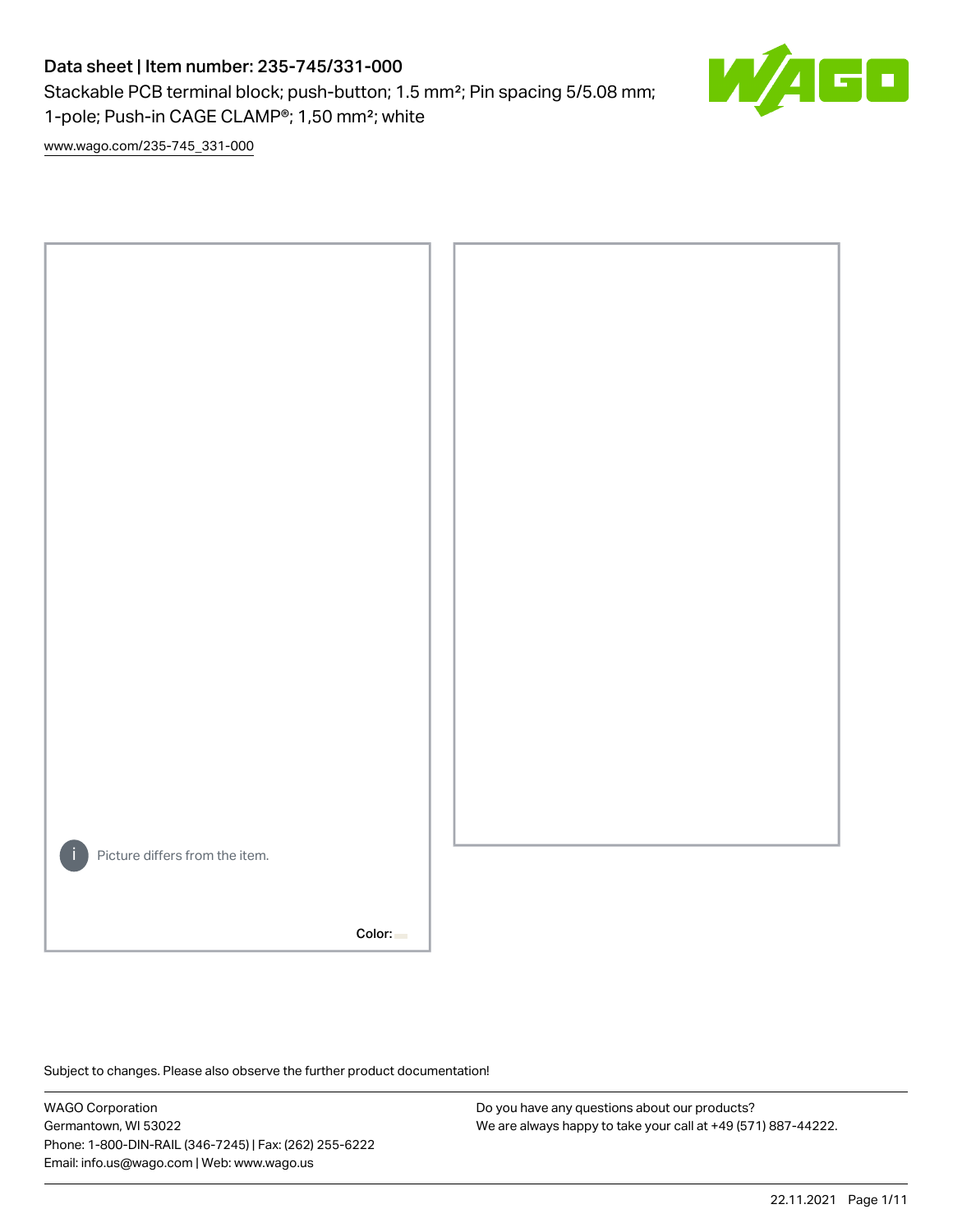



#### Item description

- $\blacksquare$ Modular PCB terminal blocks with push-buttons for custom terminal strip assemblies
- $\blacksquare$ Push-in termination of solid and ferruled conductors
- $\blacksquare$ Convenient termination/removal of fine-stranded conductors via push-buttons
- $\blacksquare$ Set to metric or inch pin spacing by compressing terminal strips or pulling them apart

# Data

## Notes

| Variants: | Other colors                                                     |
|-----------|------------------------------------------------------------------|
|           | Other versions (or variants) can be requested from WAGO Sales or |
|           | configured at https://configurator.wago.com/                     |

## Electrical data

#### IEC Approvals

| Ratings per                 | IEC/EN 60664-1                                                        |
|-----------------------------|-----------------------------------------------------------------------|
| Rated voltage (III / 3)     | 250 V                                                                 |
| Rated surge voltage (III/3) | 4 <sub>k</sub> V                                                      |
| Rated voltage (III/2)       | 320 V                                                                 |
| Rated surge voltage (III/2) | 4 <sub>k</sub> V                                                      |
| Nominal voltage (II/2)      | 630 V                                                                 |
| Rated surge voltage (II/2)  | 4 <sub>k</sub> V                                                      |
| Rated current               | 17.5A                                                                 |
| Legend (ratings)            | $(III / 2)$ $\triangle$ Overvoltage category III / Pollution degree 2 |

| <b>WAGO Corporation</b>                                | Do you have any questions about our products?                 |
|--------------------------------------------------------|---------------------------------------------------------------|
| Germantown, WI 53022                                   | We are always happy to take your call at +49 (571) 887-44222. |
| Phone: 1-800-DIN-RAIL (346-7245)   Fax: (262) 255-6222 |                                                               |
| Email: info.us@wago.com   Web: www.wago.us             |                                                               |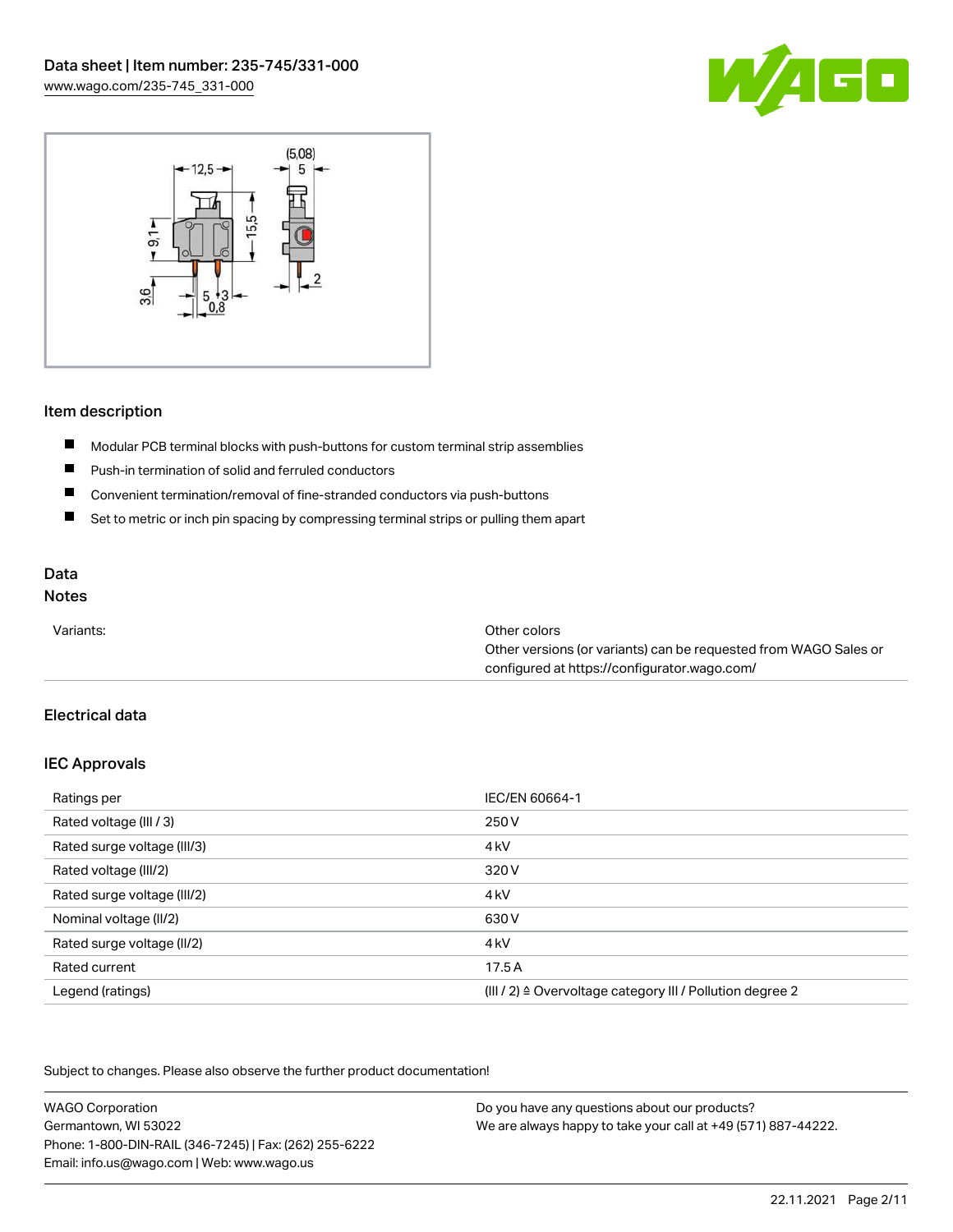

#### UL Approvals

| Approvals per                  | UL 1059 |
|--------------------------------|---------|
| Rated voltage UL (Use Group B) | 300 V   |
| Rated current UL (Use Group B) | 10 A    |
| Rated voltage UL (Use Group D) | 300 V   |
| Rated current UL (Use Group D) | 10 A    |

# CSA Approvals

| Approvals per                   | CSA   |
|---------------------------------|-------|
| Rated voltage CSA (Use Group B) | 300 V |
| Rated current CSA (Use Group B) | 15 A  |

#### Connection data

| Total number of connection points |  |
|-----------------------------------|--|
| Total number of potentials        |  |
| Number of connection types        |  |
| Number of levels                  |  |

#### Connection 1

#### Connection technology example and the connection of the connection of the connection of the connection of the connection of the connection of the connection of the connection of the connection of the connection of the conn

|                                                   | FUSI FIIT UAUE ULAIVIF                 |
|---------------------------------------------------|----------------------------------------|
| Actuation type                                    | Push-button                            |
| Solid conductor                                   | $0.21.5$ mm <sup>2</sup> / 20  14 AWG  |
| Fine-stranded conductor                           | $0.751.5$ mm <sup>2</sup> / 20  14 AWG |
| Fine-stranded conductor; with insulated ferrule   | $0.251$ mm <sup>2</sup>                |
| Fine-stranded conductor; with uninsulated ferrule | $0.251$ mm <sup>2</sup>                |
| Strip length                                      | $910$ mm / 0.35  0.39 inch             |
| Conductor connection direction to PCB             | 0°                                     |
| Number of poles                                   |                                        |
|                                                   |                                        |

## Physical data

| Pin spacing             | 5/5.08 mm / 0.197/0.2 inch |
|-------------------------|----------------------------|
| Width                   | 6.5 mm / 0.256 inch        |
| Height                  | 19.1 mm / 0.752 inch       |
| Height from the surface | 15.5 mm / 0.61 inch        |
| Depth                   | 12.5 mm / 0.492 inch       |

| <b>WAGO Corporation</b>                                | Do you have any questions about our products?                 |
|--------------------------------------------------------|---------------------------------------------------------------|
| Germantown, WI 53022                                   | We are always happy to take your call at +49 (571) 887-44222. |
| Phone: 1-800-DIN-RAIL (346-7245)   Fax: (262) 255-6222 |                                                               |
| Email: info.us@wago.com   Web: www.wago.us             |                                                               |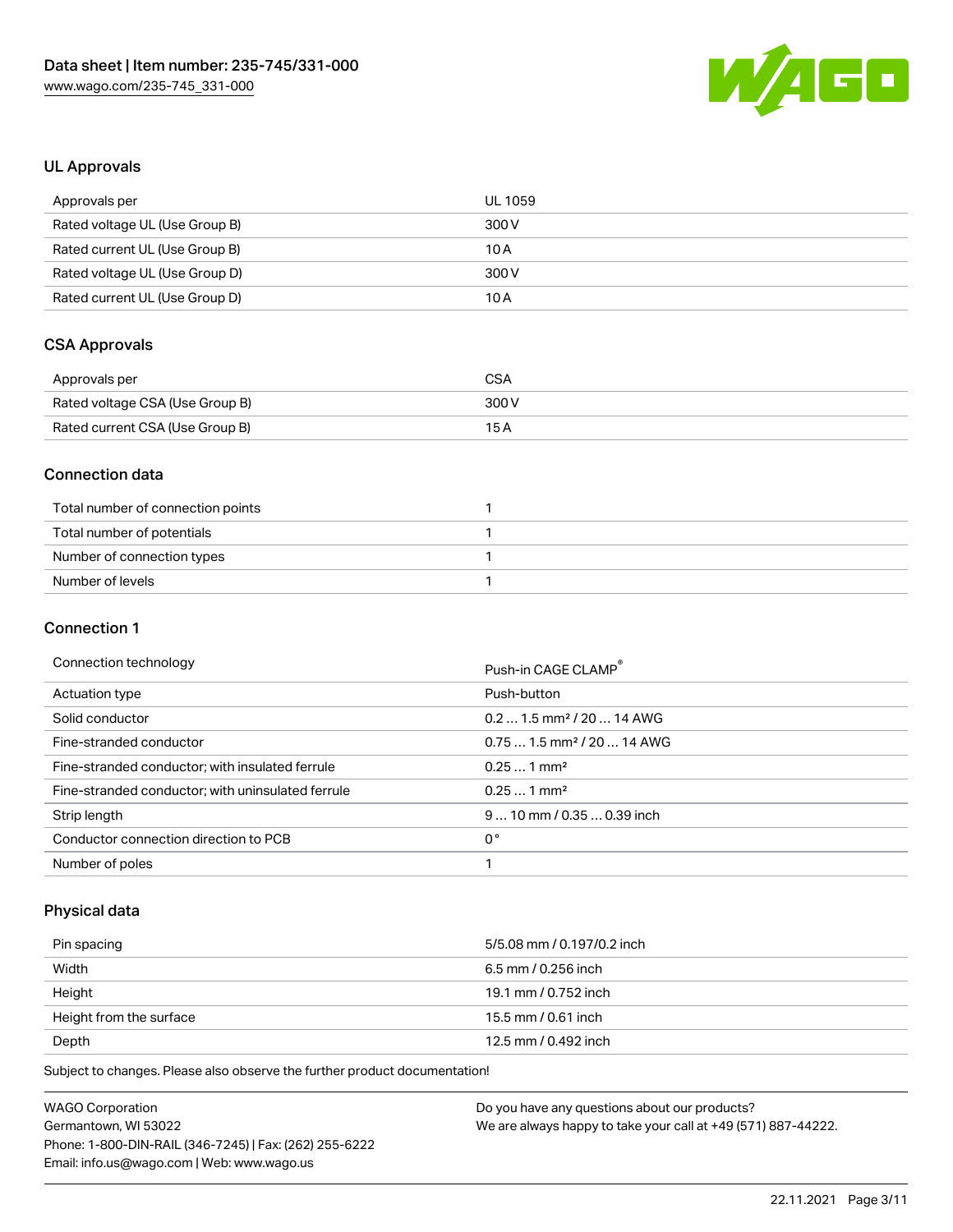[www.wago.com/235-745\\_331-000](http://www.wago.com/235-745_331-000)



| Solder pin length                    | 3.6 mm              |
|--------------------------------------|---------------------|
| Solder pin dimensions                | $0.4 \times 0.8$ mm |
| Drilled hole diameter with tolerance | $1^{(+0.1)}$ mm     |

## PCB contact

| PCB Contact                         | THT                                 |
|-------------------------------------|-------------------------------------|
| Solder pin arrangement              | within the terminal block (in-line) |
| Number of solder pins per potential |                                     |

#### Material data

| Color                       | white                                   |
|-----------------------------|-----------------------------------------|
| Material group              |                                         |
| Insulation material         | Polyamide (PA66)                        |
| Flammability class per UL94 | V <sub>0</sub>                          |
| Clamping spring material    | Chrome nickel spring steel (CrNi)       |
| Contact material            | Electrolytic copper ( $E_{\text{Cu}}$ ) |
| Contact plating             | tin-plated                              |
| Fire load                   | $0.014$ MJ                              |
| Weight                      | 0.8 <sub>g</sub>                        |

#### Environmental requirements

#### Commercial data

| Product Group         | 4 (Printed Circuit) |
|-----------------------|---------------------|
| PU (SPU)              | 800 (100) Stück     |
| Packaging type        | box                 |
| Country of origin     | <b>CN</b>           |
| <b>GTIN</b>           | 4044918832458       |
| Customs tariff number | 8536904000          |

## Approvals / Certificates

Country specific Approvals

| Logo | Approval | Additional Approval Text | Certificate<br>name |
|------|----------|--------------------------|---------------------|
|      | CCA      | EN 60947                 | 2149549.02          |

| <b>WAGO Corporation</b>                                | Do you have any questions about our products?                 |  |
|--------------------------------------------------------|---------------------------------------------------------------|--|
| Germantown, WI 53022                                   | We are always happy to take your call at +49 (571) 887-44222. |  |
| Phone: 1-800-DIN-RAIL (346-7245)   Fax: (262) 255-6222 |                                                               |  |
| Email: info.us@wago.com   Web: www.wago.us             |                                                               |  |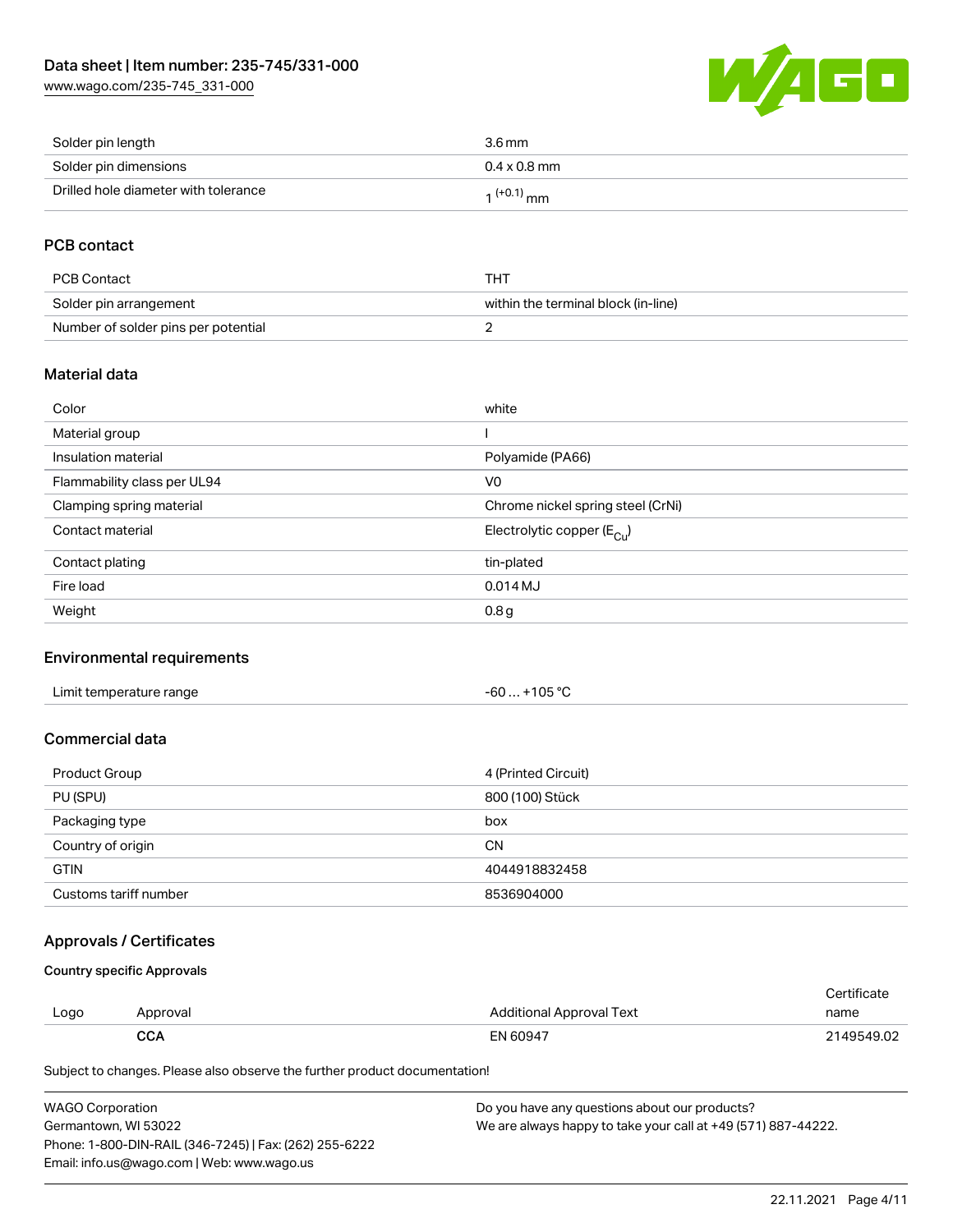

DEKRA Certification B.V. KEMA

| <b>CCA</b><br>DEKRA Certification B.V.              | EN 60998     | NTR <sub>NL</sub><br>6919 |
|-----------------------------------------------------|--------------|---------------------------|
| <b>CCA</b><br>DEKRA Certification B.V.              | EN 60947-7-4 | NTR NL-<br>7774           |
| <b>CCA</b><br>DEKRA Certification B.V.              | EN 60947     | NTR NL-<br>7144           |
| <b>CSA</b><br>DEKRA Certification B.V.              | C22.2        | 1673956                   |
| <b>VDE</b><br>VDE Prüf- und Zertifizierungsinstitut | EN 60947     | 40029328                  |

#### Ship Approvals

| Logo | Approval                                  | <b>Additional Approval Text</b> | Certificate<br>name               |
|------|-------------------------------------------|---------------------------------|-----------------------------------|
|      | <b>ABS</b><br>American Bureau of Shipping | $\overline{\phantom{0}}$        | $19-$<br>HG1869876-<br><b>PDA</b> |

#### Required accessories

| End plates |                                                                            |                      |
|------------|----------------------------------------------------------------------------|----------------------|
| End plate  |                                                                            |                      |
|            | Item no.: 235-850                                                          |                      |
|            | End plate; snap-fit type; 1 mm thick; white                                | www.wago.com/235-850 |
|            | Item no.: 235-800                                                          |                      |
|            | End plate; snap-fit type; 1 mm thick; red                                  | www.wago.com/235-800 |
|            | Item no.: 235-100                                                          | www.wago.com/235-100 |
|            | Subject to changes. Please also observe the further product documentation! |                      |

WAGO Corporation Germantown, WI 53022 Phone: 1-800-DIN-RAIL (346-7245) | Fax: (262) 255-6222 Email: info.us@wago.com | Web: www.wago.us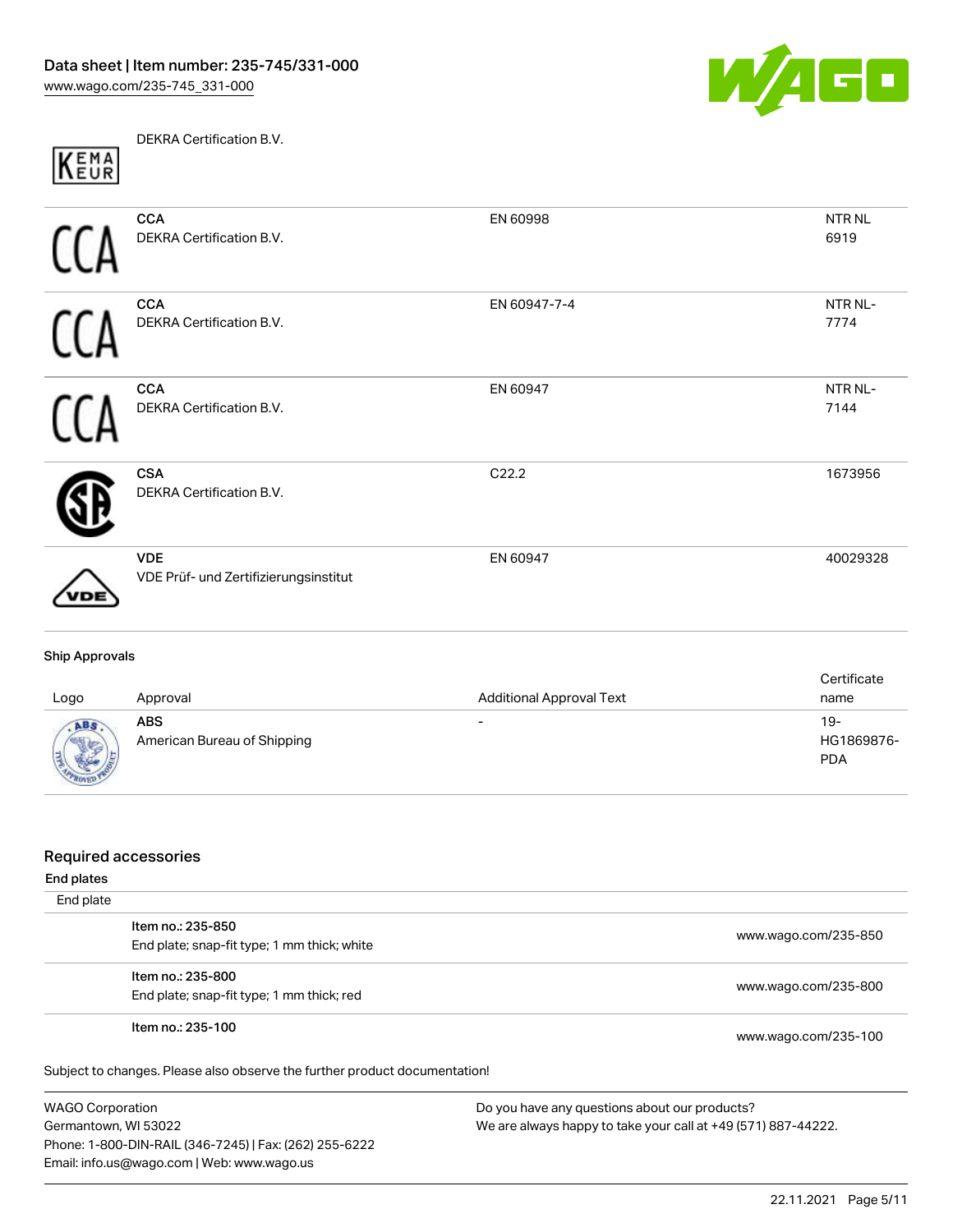#### Data sheet | Item number: 235-745/331-000

[www.wago.com/235-745\\_331-000](http://www.wago.com/235-745_331-000)



|          | End plate; snap-fit type; 1 mm thick; gray        |                      |
|----------|---------------------------------------------------|----------------------|
|          | Item no.: 235-500                                 |                      |
|          | End plate; snap-fit type; 1 mm thick; black       | www.wago.com/235-500 |
|          | Item no.: 235-650                                 |                      |
|          | End plate; snap-fit type; 1 mm thick; violet      | www.wago.com/235-650 |
|          | Item no.: 235-600                                 |                      |
|          | End plate; snap-fit type; 1 mm thick; orange      | www.wago.com/235-600 |
|          | Item no.: 235-700                                 |                      |
|          | End plate; snap-fit type; 1 mm thick; light green | www.wago.com/235-700 |
|          | Item no.: 235-550                                 |                      |
|          | End plate; snap-fit type; 1 mm thick; yellow      | www.wago.com/235-550 |
|          | Item no.: 235-200                                 |                      |
|          | End plate; snap-fit type; 1 mm thick; dark gray   | www.wago.com/235-200 |
|          | Item no.: 235-400                                 |                      |
|          | End plate; snap-fit type; 1 mm thick; blue        | www.wago.com/235-400 |
|          | Item no.: 235-300                                 |                      |
|          | End plate; snap-fit type; 1 mm thick; light gray  | www.wago.com/235-300 |
| Mounting |                                                   |                      |
|          | Intermediate plate                                |                      |
|          | Item no.: 235-701                                 | www.wago.com/235-701 |
|          | Spacer; for doubling the pin spacing; gray        |                      |

#### Optional accessories

Tools

| Operating tool |                                                                                                                                                                          |                      |
|----------------|--------------------------------------------------------------------------------------------------------------------------------------------------------------------------|----------------------|
|                | Item no.: 210-657<br>Operating tool; Blade: 3.5 x 0.5 mm; with a partially insulated shaft; short; multicoloured                                                         | www.wago.com/210-657 |
|                | Item no.: 210-720<br>Operating tool; Blade: 3.5 x 0.5 mm; with a partially insulated shaft; multicoloured                                                                | www.wago.com/210-720 |
|                | Marking accessories                                                                                                                                                      |                      |
|                | Marking strip                                                                                                                                                            |                      |
|                | Item no.: 210-332/500-202<br>$\mathbf{M}$ is a pulse in $\mathbf{M}$ pulse in $\mathbf{M}$ and $\mathbf{M}$ and $\mathbf{M}$ and $\mathbf{M}$ is a pulse in $\mathbf{M}$ | www.wago.com/210-332 |

Marking strips; as a DIN A4 sheet; MARKED; 1-16 (160x); Height of marker strip: 3 mm; Strip length 182 mm; Horizontal marking; Self-adhesive; white [/500-202](http://www.wago.com/210-332/500-202) Item no.: 210-332/500-206 Marking strips; as a DIN A4 sheet; MARKED; 33-48 (160x); Height of marker strip: 3 mm; Strip length 182 mm; Horizontal marking; Self-adhesive; white [www.wago.com/210-332](http://www.wago.com/210-332/500-206) [/500-206](http://www.wago.com/210-332/500-206)

#### Item no.: 210-332/500-205

Subject to changes. Please also observe the further product documentation!

WAGO Corporation Germantown, WI 53022 Phone: 1-800-DIN-RAIL (346-7245) | Fax: (262) 255-6222 Email: info.us@wago.com | Web: www.wago.us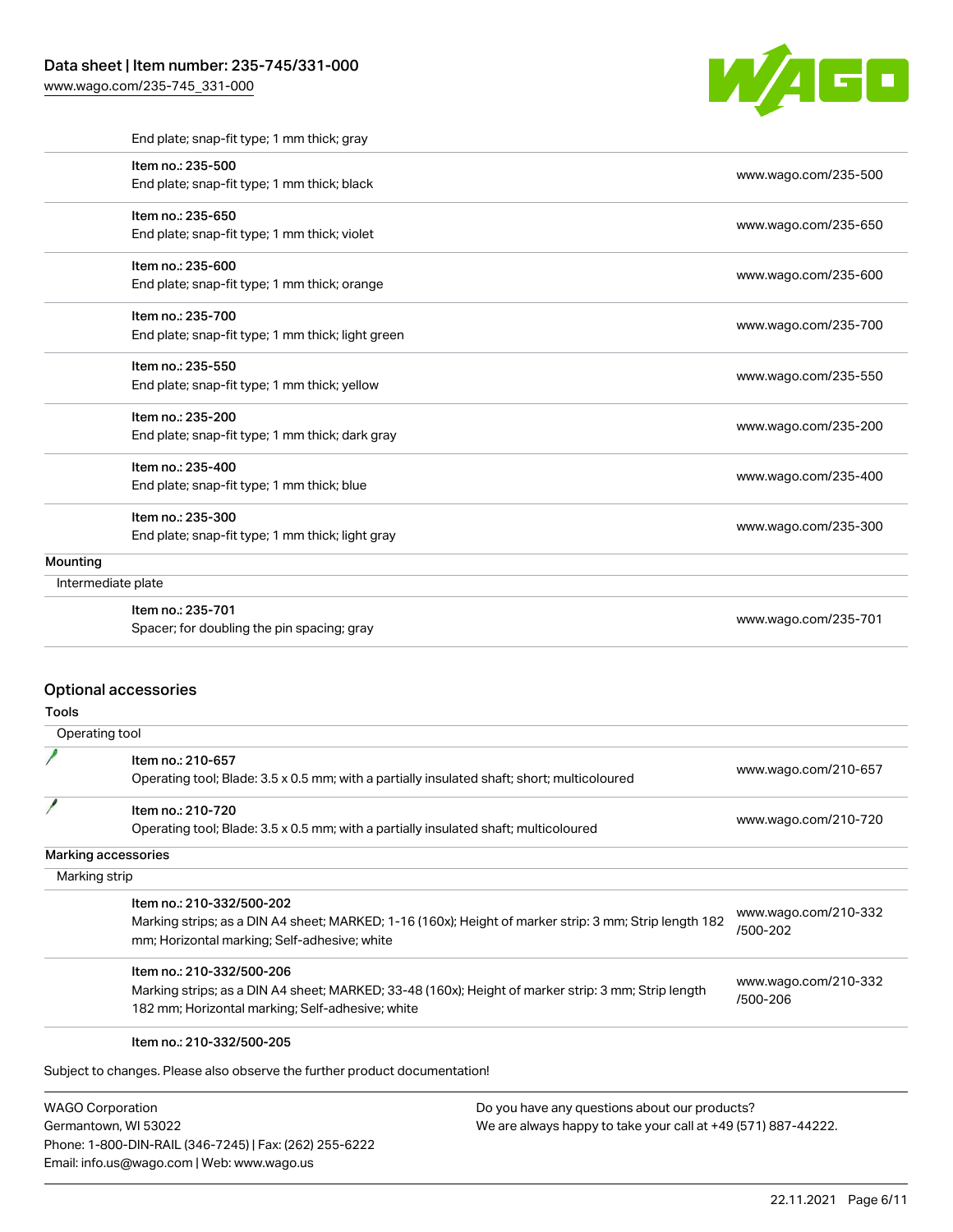Item no.: 210-332/500-204

182 mm; Horizontal marking; Self-adhesive; white



Marking strips; as a DIN A4 sheet; MARKED; 1-32 (80x); Height of marker strip: 3 mm; Strip length 182 mm; Horizontal marking; Self-adhesive; white

Marking strips; as a DIN A4 sheet; MARKED; 17-32 (160x); Height of marker strip: 3 mm; Strip length

[www.wago.com/210-332](http://www.wago.com/210-332/500-205) [/500-205](http://www.wago.com/210-332/500-205)

[www.wago.com/210-332](http://www.wago.com/210-332/500-204) [/500-204](http://www.wago.com/210-332/500-204)

| <b>Ferrules</b> |                                                                                                                                                                                    |                      |
|-----------------|------------------------------------------------------------------------------------------------------------------------------------------------------------------------------------|----------------------|
| Ferrule         |                                                                                                                                                                                    |                      |
|                 | Item no.: 216-101<br>Ferrule; Sleeve for 0.5 mm <sup>2</sup> / AWG 22; uninsulated; electro-tin plated; silver-colored                                                             | www.wago.com/216-101 |
|                 | Item no.: 216-102<br>Ferrule; Sleeve for 0.75 mm <sup>2</sup> / AWG 20; uninsulated; electro-tin plated; silver-colored                                                            | www.wago.com/216-102 |
| $\frac{1}{2}$   | Item no.: 216-103<br>Ferrule; Sleeve for 1 mm <sup>2</sup> / AWG 18; uninsulated; electro-tin plated                                                                               | www.wago.com/216-103 |
|                 | Item no.: 216-123<br>Ferrule; Sleeve for 1 mm <sup>2</sup> / AWG 18; uninsulated; electro-tin plated; silver-colored                                                               | www.wago.com/216-123 |
|                 | Item no.: 216-122<br>Ferrule; Sleeve for 0.75 mm <sup>2</sup> / AWG 20; uninsulated; electro-tin plated; silver-colored                                                            | www.wago.com/216-122 |
|                 | Item no.: 216-142<br>Ferrule; Sleeve for 0.75 mm <sup>2</sup> / 18 AWG; uninsulated; electro-tin plated; electrolytic copper; gastight<br>crimped; acc. to DIN 46228, Part 1/08.92 | www.wago.com/216-142 |
|                 | Item no.: 216-132<br>Ferrule; Sleeve for 0.34 mm <sup>2</sup> / AWG 24; uninsulated; electro-tin plated                                                                            | www.wago.com/216-132 |
|                 | Item no.: 216-121<br>Ferrule; Sleeve for 0.5 mm <sup>2</sup> / AWG 22; uninsulated; electro-tin plated; silver-colored                                                             | www.wago.com/216-121 |
|                 | Item no.: 216-143<br>Ferrule; Sleeve for 1 mm <sup>2</sup> / AWG 18; uninsulated; electro-tin plated; electrolytic copper; gastight<br>crimped; acc. to DIN 46228, Part 1/08.92    | www.wago.com/216-143 |
|                 | Item no.: 216-131<br>Ferrule; Sleeve for 0.25 mm <sup>2</sup> / AWG 24; uninsulated; electro-tin plated; silver-colored                                                            | www.wago.com/216-131 |
|                 | Item no.: 216-141<br>Ferrule; Sleeve for 0.5 mm <sup>2</sup> / 20 AWG; uninsulated; electro-tin plated; electrolytic copper; gastight<br>crimped; acc. to DIN 46228, Part 1/08.92  | www.wago.com/216-141 |
| 1               | Item no.: 216-152<br>Ferrule; Sleeve for 0.34 mm <sup>2</sup> / AWG 24; uninsulated; electro-tin plated                                                                            | www.wago.com/216-152 |
|                 | Item no.: 216-203<br>Ferrule; Sleeve for 1 mm <sup>2</sup> / AWG 18; insulated; electro-tin plated; red                                                                            | www.wago.com/216-203 |
|                 | Item no.: 216-202<br>Ferrule; Sleeve for 0.75 mm <sup>2</sup> / 18 AWG; insulated; electro-tin plated; gray                                                                        | www.wago.com/216-202 |
|                 |                                                                                                                                                                                    |                      |

Item no.: 216-151

Subject to changes. Please also observe the further product documentation!

WAGO Corporation Germantown, WI 53022 Phone: 1-800-DIN-RAIL (346-7245) | Fax: (262) 255-6222 Email: info.us@wago.com | Web: www.wago.us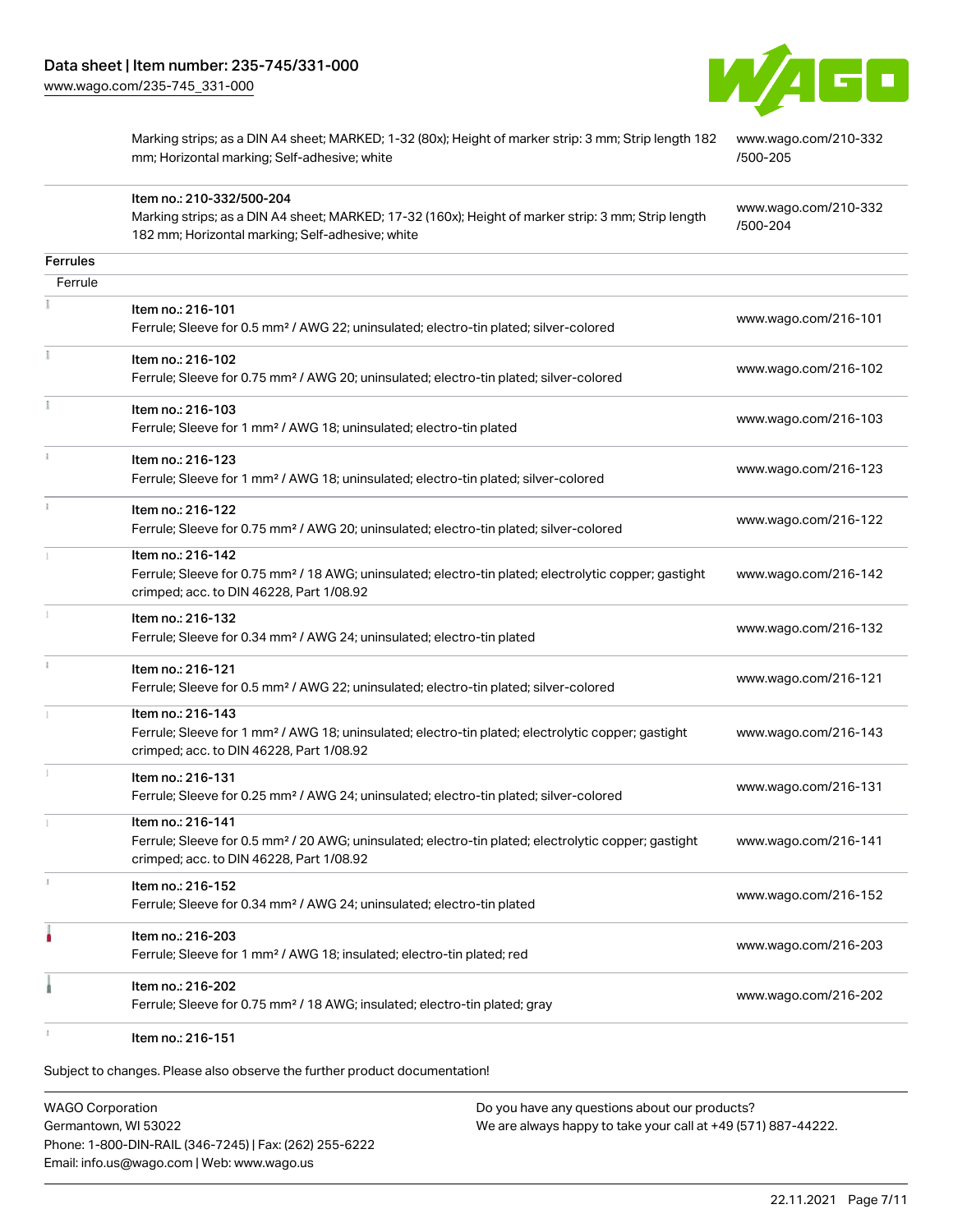

Ferrule; Sleeve for 0.25 mm<sup>2</sup> / AWG 24; uninsulated; electro-tin plated [www.wago.com/216-151](http://www.wago.com/216-151)

|                                   | Item no.: 216-201<br>Ferrule; Sleeve for 0.5 mm <sup>2</sup> / 20 AWG; insulated; electro-tin plated; white                                                                                             | www.wago.com/216-201      |  |
|-----------------------------------|---------------------------------------------------------------------------------------------------------------------------------------------------------------------------------------------------------|---------------------------|--|
|                                   | Item no.: 216-223<br>Ferrule; Sleeve for 1 mm <sup>2</sup> / AWG 18; insulated; electro-tin plated; red                                                                                                 | www.wago.com/216-223      |  |
|                                   | Item no.: 216-241<br>Ferrule; Sleeve for 0.5 mm <sup>2</sup> / 20 AWG; insulated; electro-tin plated; electrolytic copper; gastight<br>crimped; acc. to DIN 46228, Part 4/09.90; white                  | www.wago.com/216-241      |  |
|                                   | Item no.: 216-242<br>Ferrule; Sleeve for 0.75 mm <sup>2</sup> / 18 AWG; insulated; electro-tin plated; electrolytic copper; gastight<br>crimped; acc. to DIN 46228, Part 4/09.90; gray                  | www.wago.com/216-242      |  |
|                                   | Item no.: 216-222<br>Ferrule; Sleeve for 0.75 mm <sup>2</sup> / 18 AWG; insulated; electro-tin plated; gray                                                                                             | www.wago.com/216-222      |  |
|                                   | Item no.: 216-221<br>Ferrule; Sleeve for 0.5 mm <sup>2</sup> / 20 AWG; insulated; electro-tin plated; white                                                                                             | www.wago.com/216-221      |  |
| 1                                 | Item no.: 216-224<br>Ferrule; Sleeve for 1.5 mm <sup>2</sup> / AWG 16; insulated; electro-tin plated; black                                                                                             | www.wago.com/216-224      |  |
| ۸                                 | Item no.: 216-243<br>Ferrule; Sleeve for 1 mm <sup>2</sup> / AWG 18; insulated; electro-tin plated; electrolytic copper; gastight crimped; www.wago.com/216-243<br>acc. to DIN 46228, Part 4/09.90; red |                           |  |
|                                   | Item no.: 216-263<br>Ferrule; Sleeve for 1 mm <sup>2</sup> / AWG 18; insulated; electro-tin plated; electrolytic copper; gastight crimped; www.wago.com/216-263<br>acc. to DIN 46228, Part 4/09.90; red |                           |  |
|                                   | Item no.: 216-262<br>Ferrule; Sleeve for 0.75 mm <sup>2</sup> / 18 AWG; insulated; electro-tin plated; electrolytic copper; gastight<br>crimped; acc. to DIN 46228, Part 4/09.90; gray                  | www.wago.com/216-262      |  |
|                                   | Item no.: 216-301<br>Ferrule; Sleeve for 0.25 mm <sup>2</sup> / AWG 24; insulated; electro-tin plated; yellow                                                                                           | www.wago.com/216-301      |  |
|                                   | Item no.: 216-321<br>Ferrule; Sleeve for 0.25 mm <sup>2</sup> / AWG 24; insulated; electro-tin plated; yellow                                                                                           | www.wago.com/216-321      |  |
|                                   | Item no.: 216-322<br>Ferrule; Sleeve for 0.34 mm <sup>2</sup> / 22 AWG; insulated; electro-tin plated; green                                                                                            | www.wago.com/216-322      |  |
| ٠                                 | Item no.: 216-302<br>Ferrule; Sleeve for 0.34 mm <sup>2</sup> / 22 AWG; insulated; electro-tin plated; light turquoise                                                                                  | www.wago.com/216-302      |  |
| <b>Downloads</b><br>Documentation |                                                                                                                                                                                                         |                           |  |
| <b>Additional Information</b>     | 2019 Apr 3<br>Technical explanations                                                                                                                                                                    | pdf<br>Download<br>2.0 MB |  |

| <b>WAGO Corporation</b>                                | Do you have any questions about our products?                 |
|--------------------------------------------------------|---------------------------------------------------------------|
| Germantown, WI 53022                                   | We are always happy to take your call at +49 (571) 887-44222. |
| Phone: 1-800-DIN-RAIL (346-7245)   Fax: (262) 255-6222 |                                                               |
| Email: info.us@wago.com   Web: www.wago.us             |                                                               |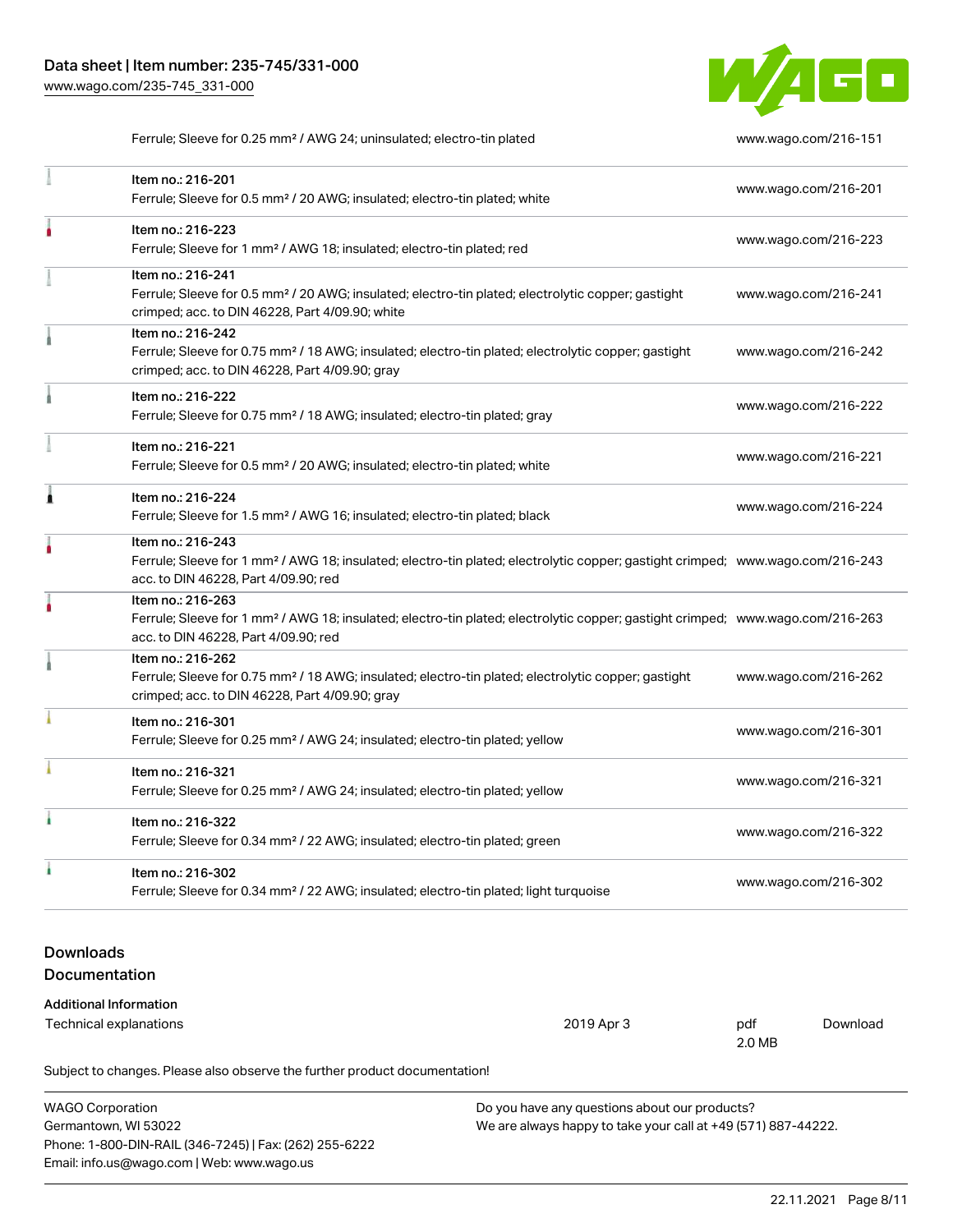

| $\sim$<br>pdf | ∿ni∩. |
|---------------|-------|
| 25.25<br>'ND  |       |

#### CAD files

#### CAD data

| 2D/3D Models 235-745/331-000      | URL | Download |
|-----------------------------------|-----|----------|
| CAE data                          |     |          |
| EPLAN Data Portal 235-745/331-000 | URL | Download |
| ZUKEN Portal 235-745/331-000      | URL | Download |
| EPLAN Data Portal 235-745/331-000 | URL | Download |
| PCB Design                        |     |          |

| Symbol and Footprint 235-745/331-000                                                | URL | Download |
|-------------------------------------------------------------------------------------|-----|----------|
| CAx data for your PCB design, consisting of "schematic symbols and PCB footprints", |     |          |
| allow easy integration of the WAGO component into your development environment.     |     |          |

#### Supported formats:

- $\blacksquare$ Accel EDA 14 & 15
- $\blacksquare$ Altium 6 to current version
- Cadence Allegro П
- **DesignSpark** П
- П Eagle Libraries
- $\blacksquare$ KiCad
- $\blacksquare$ Mentor Graphics BoardStation
- П Mentor Graphics Design Architect
- П Mentor Graphics Design Expedition 99 and 2000
- $\blacksquare$ OrCAD 9.X PCB and Capture
- $\blacksquare$ PADS PowerPCB 3, 3.5, 4.X, and 5.X
- $\blacksquare$ PADS PowerPCB and PowerLogic 3.0
- $\blacksquare$ PCAD 2000, 2001, 2002, 2004, and 2006
- $\blacksquare$ Pulsonix 8.5 or newer
- $\blacksquare$ STL
- $\blacksquare$ 3D STEP

Subject to changes. Please also observe the further product documentation!

WAGO Corporation Germantown, WI 53022 Phone: 1-800-DIN-RAIL (346-7245) | Fax: (262) 255-6222 Email: info.us@wago.com | Web: www.wago.us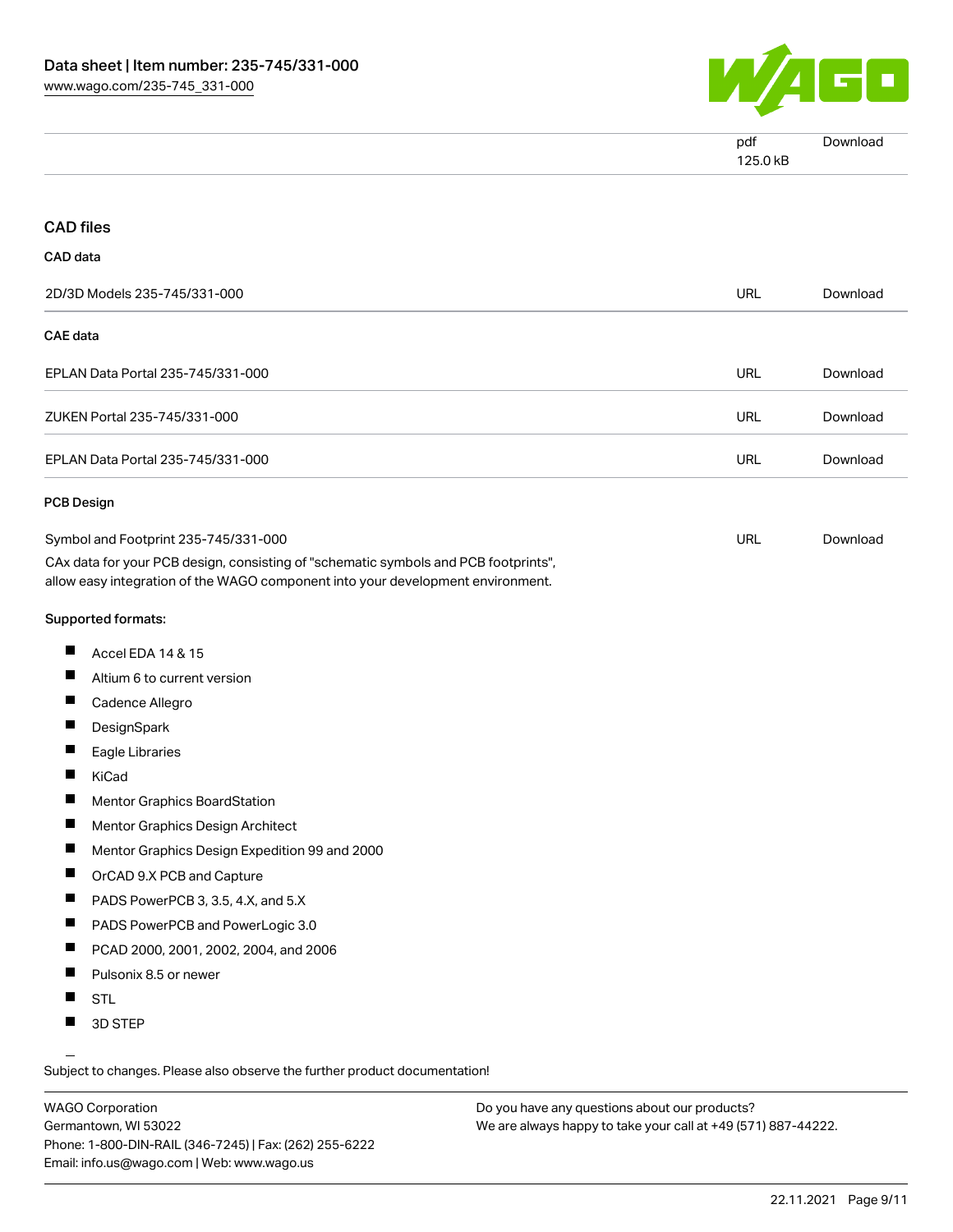- $\blacksquare$ TARGET 3001!
- $\blacksquare$ View Logic ViewDraw
- $\blacksquare$ Quadcept
- $\blacksquare$ Zuken CadStar 3 and 4
- П Zuken CR-5000 and CR-8000

PCB Component Libraries (EDA), PCB CAD Library Ultra Librarian

## Environmental Product Compliance

#### Compliance Search

| Environmental Product Compliance 235-745/331-000                                                | URL | Download |
|-------------------------------------------------------------------------------------------------|-----|----------|
| Stackable PCB terminal block; push-button; 1.5 mm <sup>2</sup> ; Pin spacing 5/5.08 mm; 1-pole; |     |          |
| Push-in CAGE CLAMP <sup>®</sup> ; 1,50 mm <sup>2</sup> ; white                                  |     |          |

#### Installation Notes

#### Conductor termination



Inserting/removing fine-stranded conductors via push-button.



Insert/remove fine-stranded conductors with ferrules via push-button.



Insert solid conductors via push-in termination.

#### Installation

Subject to changes. Please also observe the further product documentation!

WAGO Corporation Germantown, WI 53022 Phone: 1-800-DIN-RAIL (346-7245) | Fax: (262) 255-6222 Email: info.us@wago.com | Web: www.wago.us